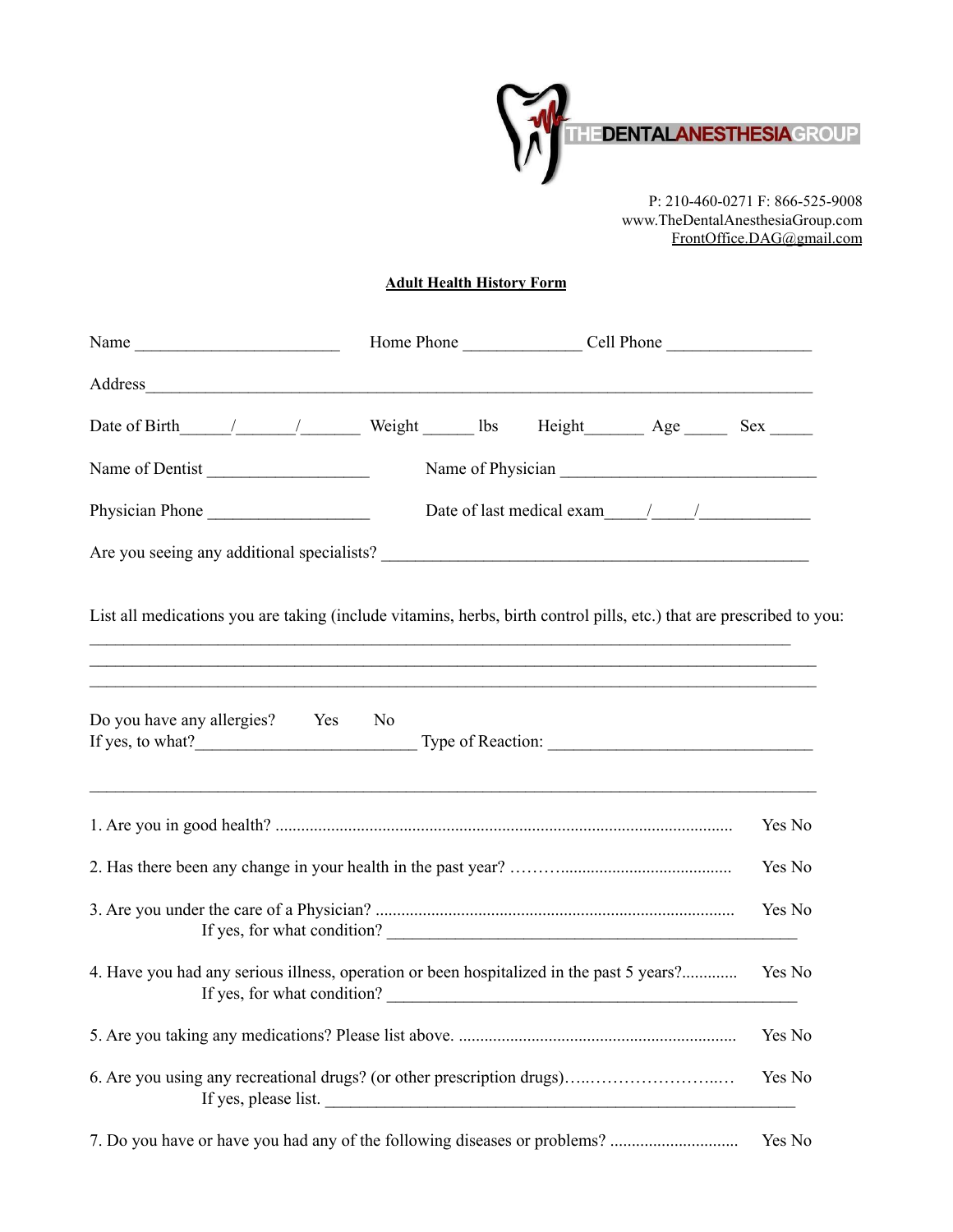| A. Damaged or artificial heart valve(s), Heart murmur, Rheumatic Heart Disease?                                | Yes No |
|----------------------------------------------------------------------------------------------------------------|--------|
|                                                                                                                | Yes No |
|                                                                                                                | Yes No |
| D. Cardiovascular Disease: Heart Attack, Angina, Coronary Disease, High Blood                                  | Yes No |
| i) Can you walk up a flight of stairs without stopping to rest?                                                | Yes No |
|                                                                                                                | Yes No |
|                                                                                                                | Yes No |
|                                                                                                                | Yes No |
| v) Do you have any arrhythmia or irregular heart rhythm?                                                       | Yes No |
| 8. Has your physician ever told you to take antibiotics prior to dental visits?<br>If yes, for what condition? | Yes No |

9. Do you have or have you had any of the following? Please circle all that apply.

| Asthma                                                                                     | <b>Bronchitis</b>                   | Pneumonia                 |  |
|--------------------------------------------------------------------------------------------|-------------------------------------|---------------------------|--|
| Emphysema                                                                                  | Tuberculosis (TB)                   | Chronic cough             |  |
| Hay Fever/Allergies                                                                        | Sinus Congestion                    | Diabetes                  |  |
| Persistent Diarrhea                                                                        | Recent weight loss                  | Hepatitis                 |  |
| Jaundice                                                                                   | Liver disease                       | AIDS/HIV                  |  |
| FaintingSpells                                                                             | Seizures/Epilepsy                   | <b>Thyroid Problems</b>   |  |
| Arthritis                                                                                  | Painful Joints                      | Ulcers                    |  |
| Chronic Heartburn                                                                          | Kidney Trouble                      | Swollen glands            |  |
| Low Blood Pressure                                                                         | <b>High Blood Pressure</b>          | Cancer                    |  |
| <b>PsychiatricProblems</b>                                                                 | Compromised Immune System           | Gastric Reflux            |  |
| <b>Sinusitis</b>                                                                           | Post Nasal Drip                     | <b>GERD</b>               |  |
| Sleep Apnea                                                                                | Limited Mouth Opening               | Stiff neck                |  |
| Severe "gag" reflex                                                                        | TMJ Disorder                        | <b>Frequent Urination</b> |  |
| 10. Do you currently have a cold, flu, runny nose, cough, congestion of the head or chest? |                                     | Yes No                    |  |
|                                                                                            |                                     | Yes No                    |  |
| Packs per day? How many years?                                                             |                                     |                           |  |
|                                                                                            | If yes, what and when was last use: | Yes No                    |  |
| 13. Do you have any bleeding disorders? (i.e.Anemia, Sickle Cell, Prolonged Bleeding)      |                                     | Yes No                    |  |
| 14. Have you had surgery or radiation treatment for a tumor/cancer of your head or neck?   |                                     | Yes No                    |  |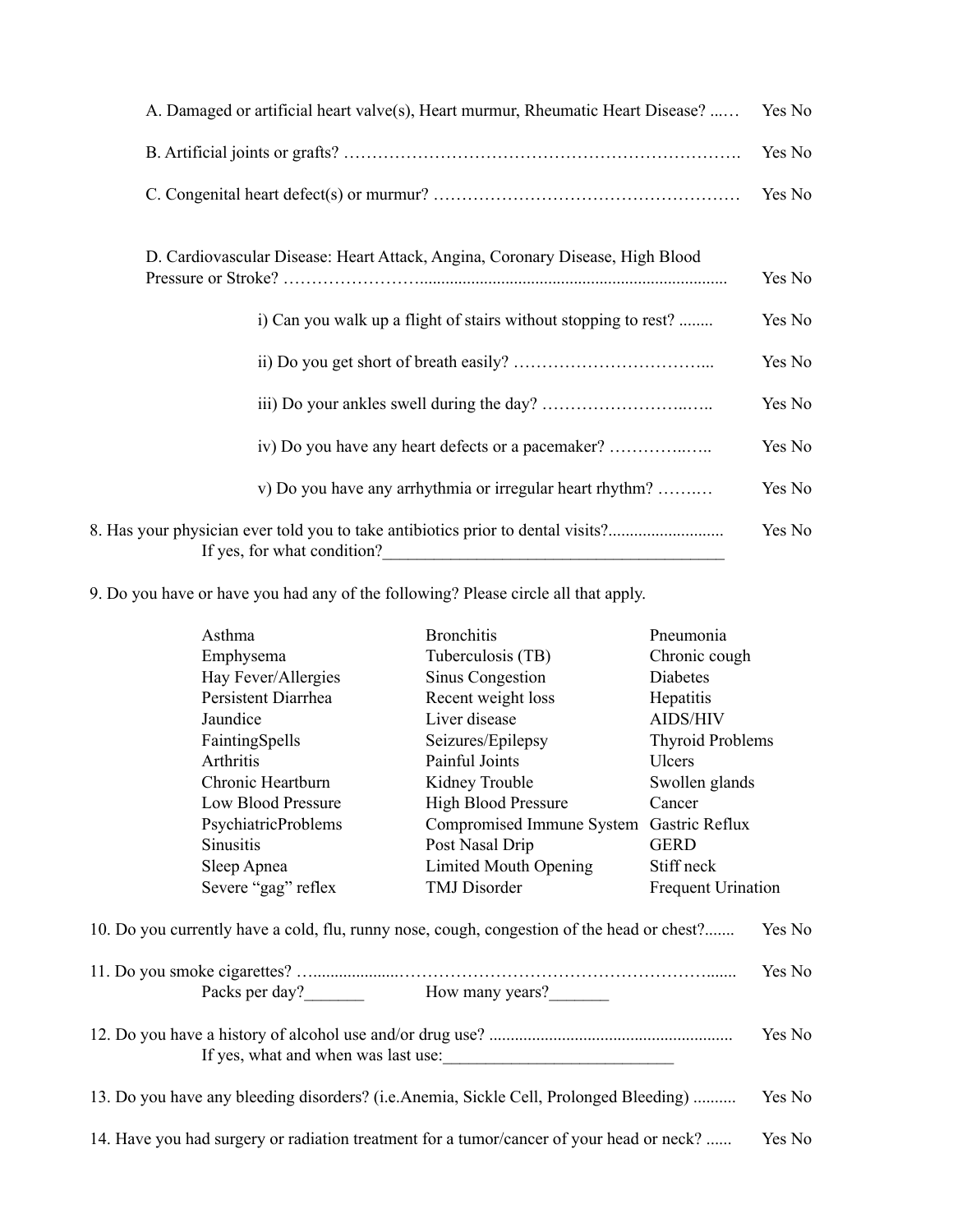| 16. Have you had any serious trouble associated with any previous dental treatment, surgery, or<br>If yes, please explain: | Yes No |
|----------------------------------------------------------------------------------------------------------------------------|--------|
| 17. Has anyone in your family had an adverse reaction to a previous anesthetic?                                            | Yes No |
|                                                                                                                            | Yes No |
|                                                                                                                            | Yes No |
| <b>WOMEN</b>                                                                                                               |        |
|                                                                                                                            | Yes No |
|                                                                                                                            | Yes No |
|                                                                                                                            |        |

**I understand that withholding any information about my health could seriously jeopardize my safety. I** have reviewed this health history form carefully and have answered all questions truthfully to the best of **my knowledge.**

| Signature of Patient/Parent/Guardian | Date |
|--------------------------------------|------|
|                                      |      |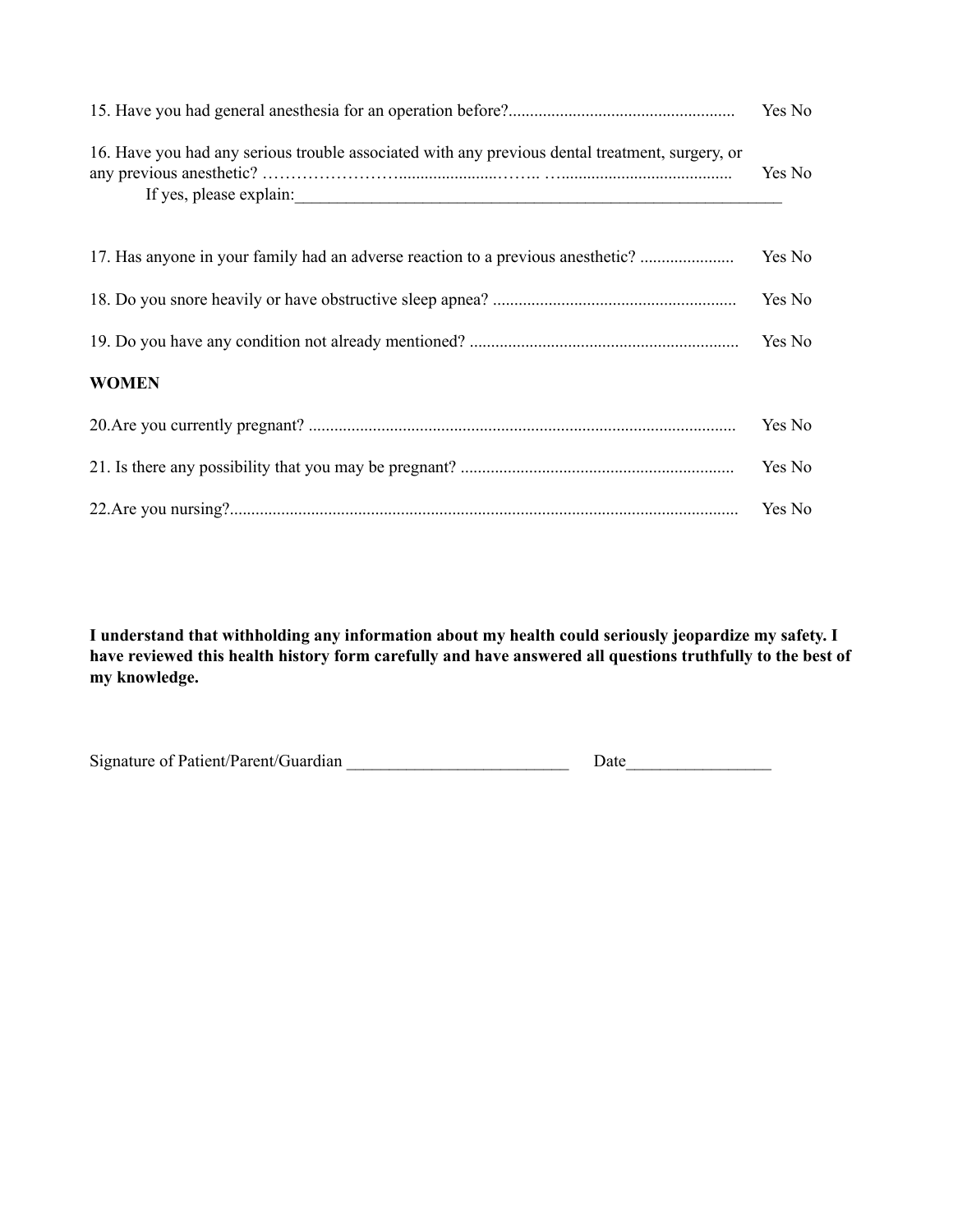

## **INFORMED CONSENT FOR ANESTHESIA**

The following is provided to inform patients, and/or parents of minor children of the choices and risks involved with having dental treatment under anesthesia. This information is not presented to make patients, parents, or legal guardians more apprehensive, but to enable them to be better informed concerning their treatment. There are basically four choices for anesthesia: local anesthesia, conscious sedation, general anesthesia, and/or no anesthesia. These can be safely administered in either an office, surgery center, or hospital setting.

I understand that the most frequent side effects of any anesthesia are drowsiness, nausea/vomiting, and phlebitis. Most patients remain drowsy or sleepy following their surgery for the remainder of the day. As a result, coordination and judgment will be impaired for as long as 24 hours. It is recommended that adults refrain from activities such as driving, and children remain in the presence of a responsible adult during this period. Nausea and vomiting following anesthesia will occur in approximately 10-15% of patients. Phlebitis is a raised, tender, hardened, inflammatory response at the intravenous site. The inflammation usually resolves with local application of warm moist heat; however, tenderness and a hard lump may be present up to a year.

I have been informed and understand that on rare occasions anesthesia related complications include, but are not limited to: pain, hematoma, numbness, infection, swelling, bleeding, discoloration, nausea, vomiting, allergic reaction, and pneumonia. I further acknowledge, understand and accept the extremely remote possibility that complications may require hospitalization, and/or result in brain damage, heart attack, or death. I have been made aware that the risks associated with local anesthesia, conscious sedation, and general anesthesia vary. Of the three choices of anesthesia, local anesthesia is usually considered to have the least risk, and general anesthesia the greatest risk.

I understand that anesthetics, medications, and drugs may be harmful to the unborn child and may cause birth defects or spontaneous abortion. Recognizing these risks, I accept full responsibility for informing the anesthesiologist of the possibility of being pregnant or a confirmed pregnancy, with the understanding that this will necessitate the postponement of the anesthesia. For the same reason, I understand that I must inform the anesthesiologist if I am a nursing mother.

Since medications, drugs, anesthetics, and prescriptions may cause drowsiness and incoordination, I have been advised not to use alcohol or other drugs for 24 hours. Also, I have been advised not to make any major life decisions or operate any vehicle and/or hazardous device for at least 24 hours until fully recovered from the effects of the anesthetic, medications, and drugs that have been given to me or my child. I have been advised of the necessity of direct "one-on-one" parental supervision of my child for twenty-four hours following their anesthesia.

I hereby authorize and request the attending anesthesiologist from The Dental Anesthesia Group, to perform the anesthesia as previously explained to me, and any other procedure deemed necessary or advisable as a corollary to the planned anesthesia. I consent, authorize and request the administration of such anesthetic or anesthetics (local to general) by any route that is deemed suitable by the anesthesiologist, who is an independent contractor and consultant. It is the understanding of the undersigned that the anesthesiologist will have full charge of the administration and maintenance of the anesthesia, and this is an independent function from the surgery/dentistry. Furthermore, it is understood that the dentist anesthesiologist assumes no liability from the surgery/dentistry performed while under anesthesia and that the dentist assumes no liability for the anesthesia.

I have been fully advised and completely understand the alternatives to conscious sedation and general anesthesia. I accept the possible risks, side effects, complications and consequences of anesthesia. I acknowledge the receipt of and understand both the preoperative and post-operative anesthesia instructions. It has been explained to me and I understand that there is no warranty and no guarantee as to any result and or cure. I have had the opportunity to ask questions about my or my child's anesthesia, and I am satisfied with the information provided to me. I also understood that the anesthesia services are completely independent from the operating dentist's procedure.

I have read and understand the consent for anesthesia. I have had the opportunity to have all my questions answered **regarding the risks, benefits and alternatives of anesthesia.**

| <b>Patient Name</b>    | Date                           |
|------------------------|--------------------------------|
| Parent/Guardian's Name | <b>Relationship to Patient</b> |
| Signature              | <b>Witness</b>                 |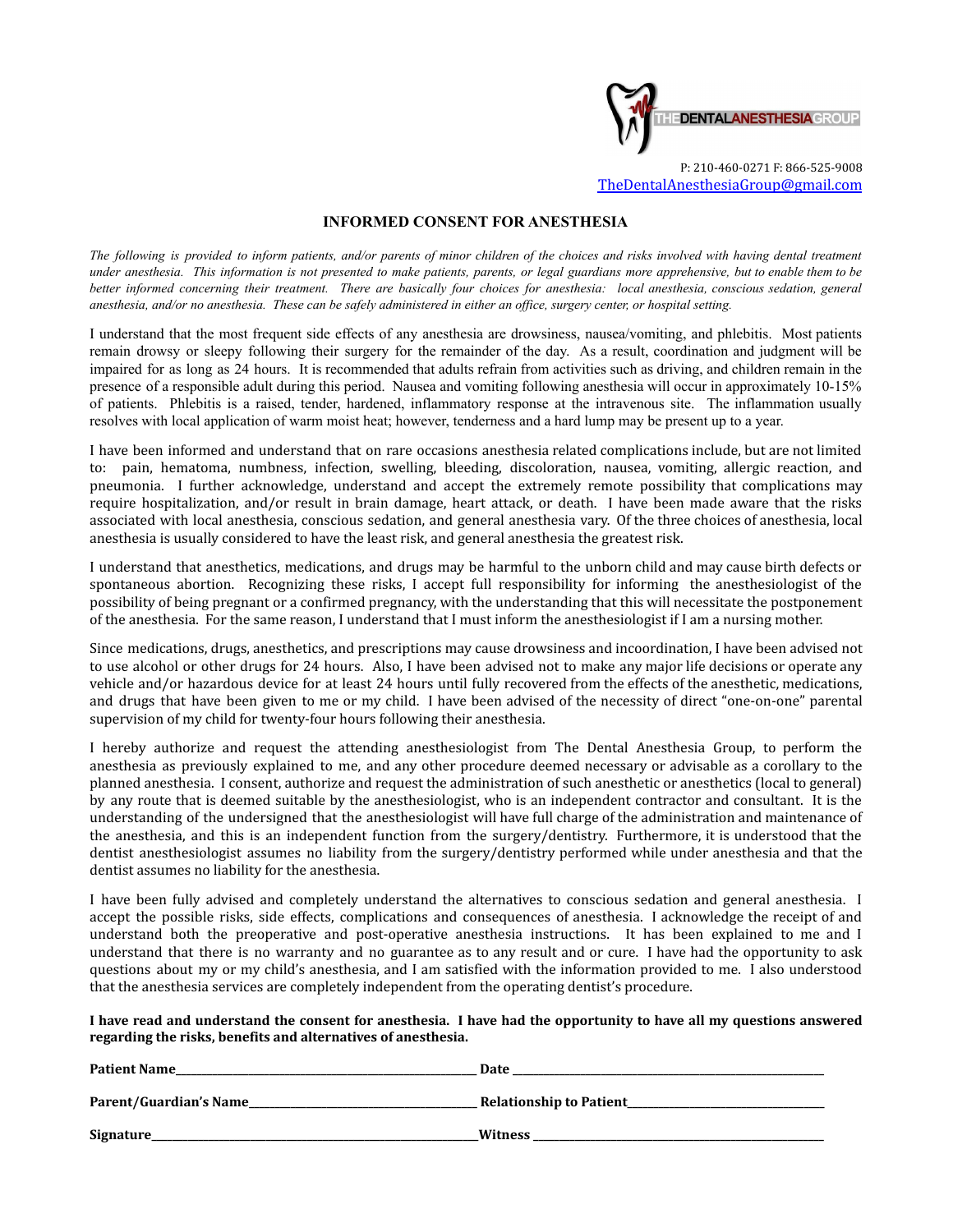

P: 210-460-0271 F: 866-525-9008 TheDentalAnesthesiaGroup@gmail.com

## **Financial Agreement for Anesthesia Services**

| Patient Name :<br>the control of the control of the control of the control of the control of the control of |                    |
|-------------------------------------------------------------------------------------------------------------|--------------------|
| Date of Procedure :                                                                                         | E-mail :           |
| Your dentist has estimated treatment time to be:                                                            | hour(s)<br>minutes |

Total Anesthesia Time = Dentist's treatment time PLUS 30 Minutes (15 minutes for induction and 15 minutes for recovery)

Anesthesia Fees are: **Pediatrics – up to age 13** \$900 for First Hour and a Half (minimum) \$150 for each additional 15 Minutes

> **Adults – 14 years and above** \$2,400 for the First 3 Hours (minimum) \$200 for each additional 15 Minutes

The costs of anesthesia are considerably lower in your dentist's office when compared to the cost of anesthesia services in a hospital setting. The anesthesia fee estimate is based upon the dentist's estimated operating time. The time estimated may vary based on surgical complexity or anesthesia preparatory time.

Because of the pre-surgical preparation required by our group to provide safe, quality care, and the scheduling of your case to the exclusion of other offices and patients, a deposit must be paid to secure the appointment date.

**To confirm anesthesia services for your appointment, the full amount for services (based upon estimated treatment time) will be collected upfront. For pediatric patients, a deposit of \$900 (for 1.5 hours of anesthesia time) is due. The fee for anesthesia includes all pre-anesthesia evaluations, consultations with** physicians if necessary, all drugs, supplies, and the time of anesthesia time. If a refund for any unused time is necessary, we will issue a refund. Any additional fee for additional time will be due at time of service.

- We accept:
- Cash (eligible for a 5% Discount)
- Credit/Debit cards (3% transaction fee will be applied)
- **Checks**

\* Full payment is due on the day of the appointment; all payments not paid in full by 2 weeks after treatment day is subject to a penalty of \$10 per day until complete payment is fulfilled unless a payment plan is prearranged.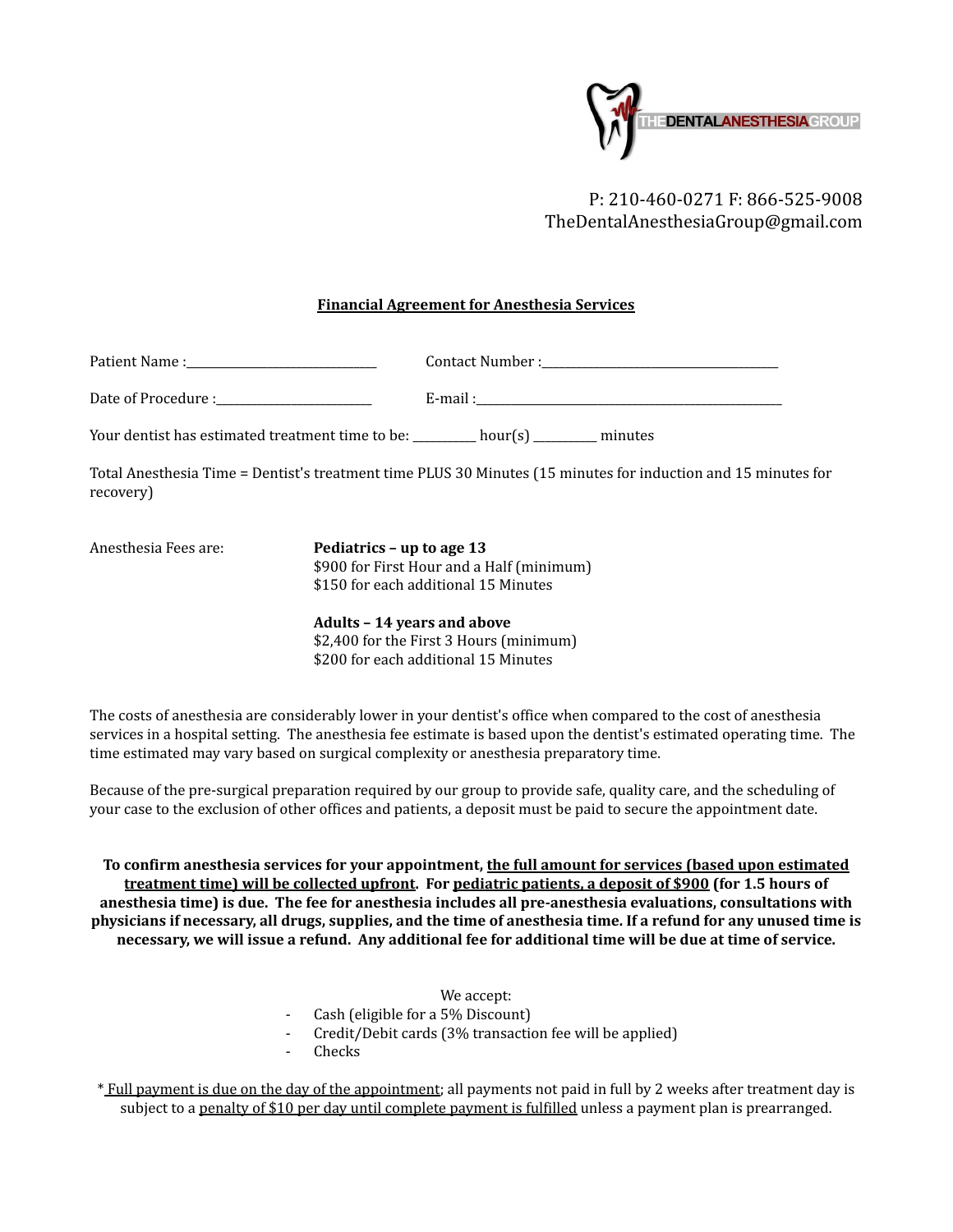## **Insurance**

Although we do not accept insurance as direct payment for our services, our office will gladly provide receipts to attach to your insurance forms the day of surgery. I hereby authorize my doctor to release any information requested by my insurance carrier.

**This AGREEMENT** made by and between the undersigned PATIENT/PARENT/GUARDIAN and The Dental Anesthesia Group

Patient/Parent/Guardian shall be in default of this Agreement if the Patient/Parent/Guardian fails to pay, in full the cost of services rendered under this Agreement on the date of treatment. If the Patient/Parent/Guardian is in default of this Agreement, any and all unpaid portions of fees owed shall bear interest at the maximum rate allowed by law, compounded monthly, until collected from the date of treatment. **Any deposits will not be refundable and forfeited if not given 48 hours notice prior to cancellation.**

In the event the Patient/Parent/Guardian fails and/or refuses to make payment for services rendered under this Agreement and is in default of this Agreement, the Patient/Parent/Guardian shall be responsible for all ACTUAL costs, attorney fees and interest incurred by The Dental Anesthesia Group in the collection of the debt accumulated under this Agreement.

Patient/Parent/Guardian hereby consents and agrees that if the Patient/Parent/Guardian is in default of the payments required herein, The Dental Anesthesia Group may file a legal claim in Bexar County, Texas, rather than the County in which the Patient/Parent/Guardian is located, and further that proper venue in all disputes between the parties hereto shall be in Bexar County, Texas. This Agreement will be governed by the laws of the State of Texas. This Agreement constitutes the entire agreement by the parties and supersedes any written or oral agreement of the parties prior to the date hereof. Amendments to this Agreement may only be made in writing and signed by the parties.

I, \_\_\_\_\_\_\_\_\_\_\_\_\_\_\_\_\_\_\_\_\_\_\_\_\_\_\_, have read, understand, and agree to the above ESTIMATE of fees, terms, and conditions.

Signature of Patient, Parent or Legal Guardian: \_\_\_\_\_\_\_\_\_\_\_\_\_\_\_\_\_\_\_\_\_\_\_\_\_\_\_\_\_\_\_\_

Date:

Full Name: \_\_\_\_\_\_\_\_\_\_\_\_\_\_\_\_\_\_\_\_\_\_\_\_\_\_\_\_\_\_\_\_\_\_\_\_\_\_\_\_\_\_\_\_\_\_\_\_\_\_\_\_\_\_\_\_\_\_\_\_\_\_\_\_\_\_\_\_\_\_\_\_\_\_\_\_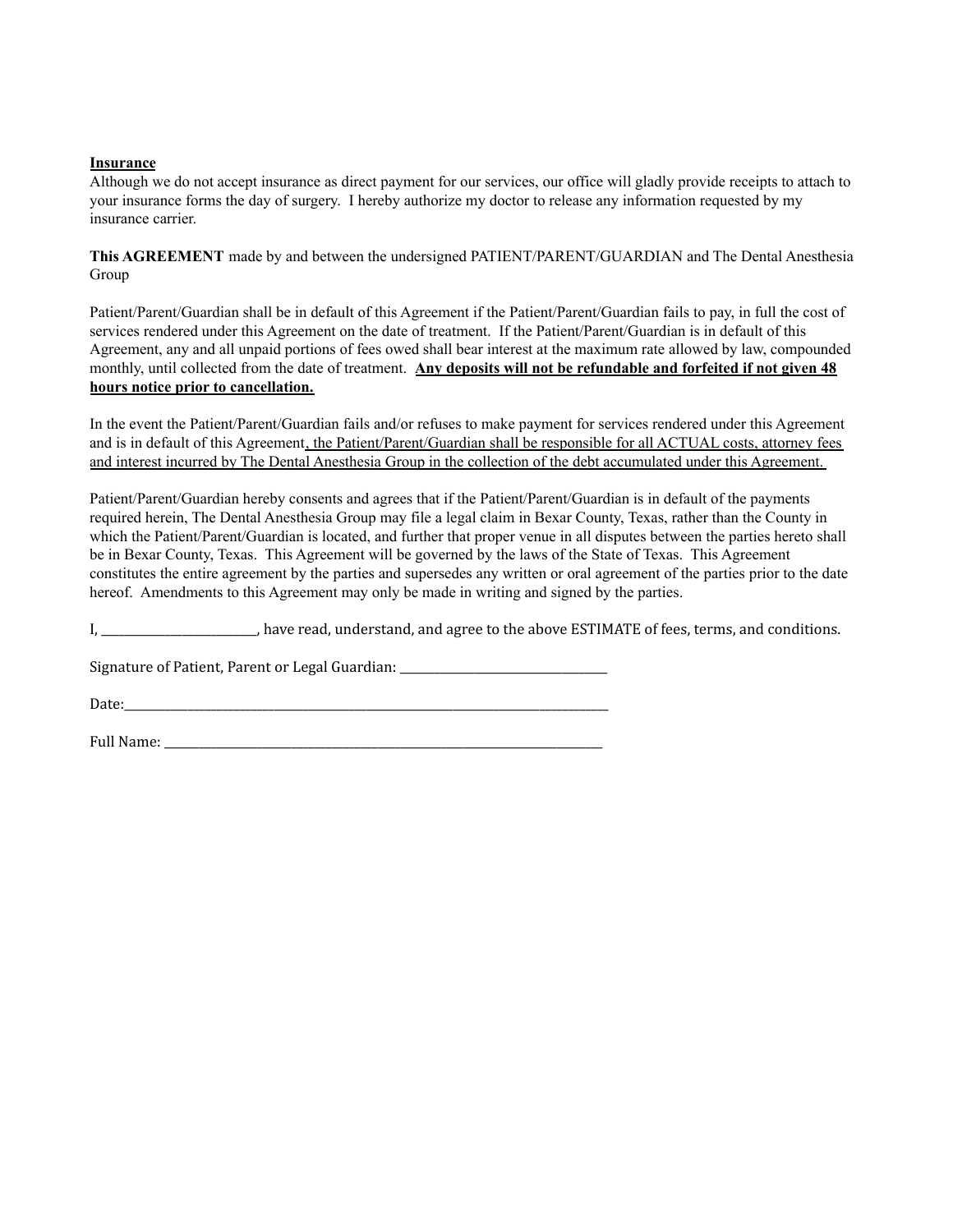

## **Pre-Anesthesia Instructions**

#### **Eating / Drinking**

For anesthesia, it is of utmost importance that patients have nothing to eat or drink prior to the scheduled appointment. Failure to strictly follow these instructions could result in aspiration and may be fatal.

#### No food or drink after **midnight** the day prior to surgery. Medications should be taken with sips of water.

#### **Clothing**

Please wear a short sleeve loose shirt and comfortable pants. Children should be in a T-shirt and pajama pants. Do not wear makeup, **nail polish**, or fake eyelashes. Contact lenses must be removed before anesthesia. Please do not bring anything valuable or wear any jewelry.

#### **Change in health or medications**

A change in health, especially the development of a cold, cough, or fever is EXTREMELY important. Please notify our office if there is any change in your health. Your appointment may need to be rescheduled.

#### **Transportation**

If you are the patient scheduled to undergo sedation, you MUST have a separate person to transport you home after the procedure. You absolutely cannot transport yourself home so please arrange transportation ahead of time.

Initial: \_\_\_\_\_\_\_\_\_\_\_\_\_

#### **Post-Anesthesia Instructions**

## **Eating, Drinking, and Smoking**

Limit oral intake to liquids for the first few hours. Begin with water and follow with sweet liquids such as sports drinks, clear juice and soda as tolerated. If teeth were extracted, do not use a straw. Food can be consumed following liquids as tolerated. Suggestions include scrambled eggs, applesauce, yogurt, mashed potatoes, and soups. If your child is not hungry, do not force him/her to eat, but encourage as much liquid as tolerated. Absolutely **no alcoholic beverages and /or smoking** for 24 hours following anesthesia.

#### **Activities**

Do not drive and/or engage in moderate to high level physical activity for 24 hours or until the effects of the anesthetic have completely subsided. Judgment may also be impaired during this time, so please avoid making any major life decisions. For children, do not allow them to swim, bike, skate or play with other children until fully recovered.

#### **Pain or Fever**

Muscle aches and a sore throat may occur similar to the flu following anesthesia. These symptoms are very common and will usually disappear within 24 to 36 hours. Medications such as Tylenol and Advil are usually very effective and should be taken at the first sign of pain, if normally tolerated. For children, a fever of up to 101 degrees Fahrenheit may develop for the first l2 hours. Tylenol Elixir every 3 to 4 hours with plenty of liquids will tend to alleviate this condition as well as treat any post-operative discomfort.

#### **Seek Advice**

If vomiting occurs and persists beyond 5 hours, if temperature remains elevated beyond 24 hours, or if you have other serious concerns following anesthesia, please contact Dr. Ayyash at 817-405-9248. In the event of a serious medical emergency, please call 911.

I, \_\_\_\_\_\_\_\_\_\_\_\_\_\_\_\_\_\_\_\_\_\_\_, have read and understand the given instructions.

Signature of Patient/Parent or Legal Guardian Date